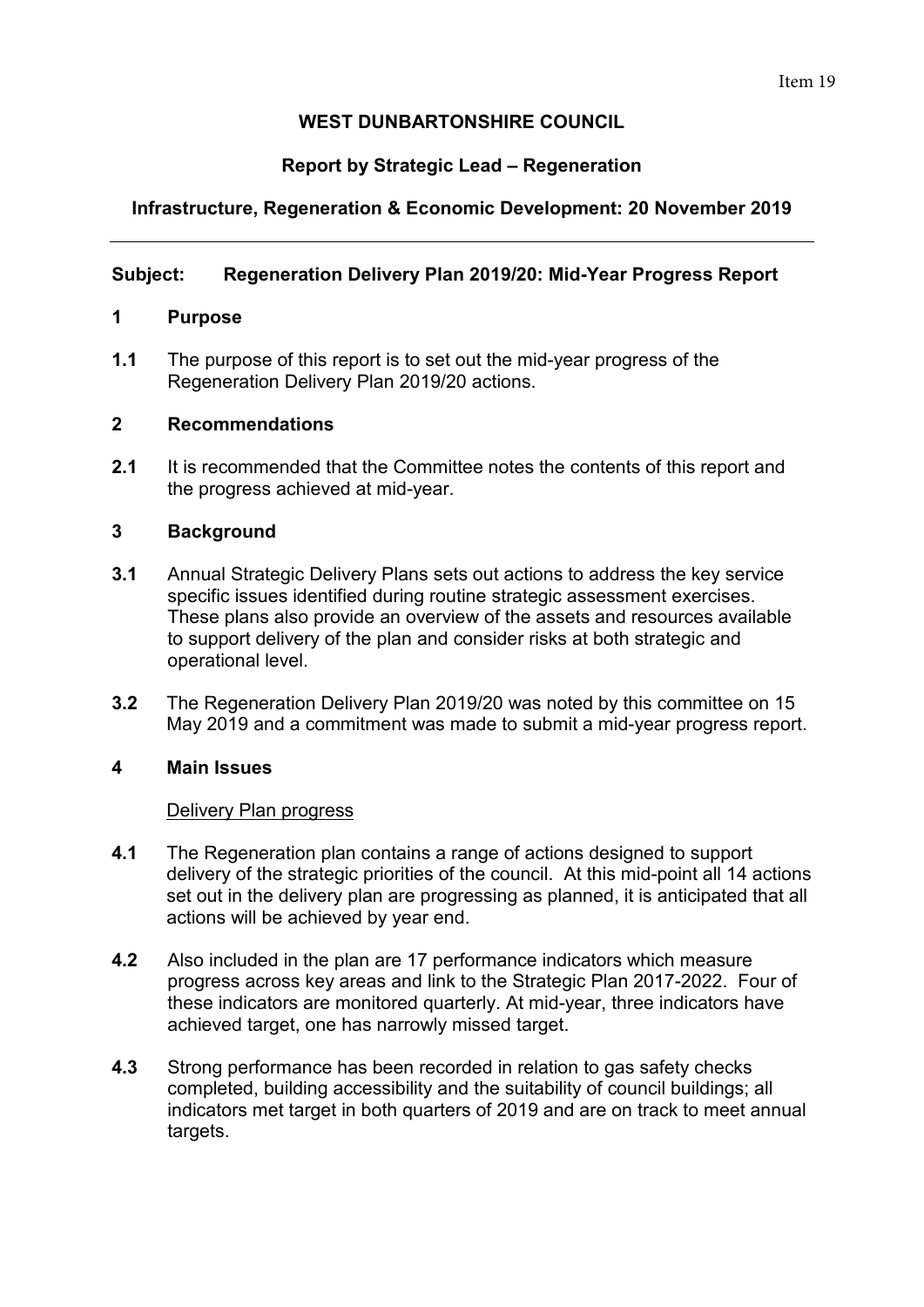- **4.4** Number of businesses given advice and assistance to start up through business gateway narrowly missed target for the mid year point although significant progress was made in Q2. If this progress continues there is still a likelihood that this will meet the overall year end target.
- **4.5** Appendix 1 sets out the progress of all delivery plan actions and those performance indicators that are monitored quarterly.

### Self-Evaluation Programme

**4.6** The Council adopted the West Dunbartonshire Self Evaluation Framework in August 2016, which embeds a rolling three year improvement programme across services not subject to external evaluation and inspection. Within the Regeneration service three services carried out a self-evaluation and have implemented an action plan to address the identified areas of improvement. Some areas of the regeneration services are not included in the programme as they fall within the external assessment and evaluation carried out by the Scottish Housing Regulator.

### Citizen Feedback – Complaints

- **4.7** Capturing learning from a variety of feedback mechanisms in order to inform continuous improvement is a key focus for the organisation. Central to this approach is ensuring the service captures and identifies service specific learning from complaints received from citizens.
- **4.8** Between 1 April and 30 September 2019, the Regeneration service area received a total of one hundred and twenty complaints, of which one hundred and twelve were Stage 1 complaints and eight were Stage 2 complaints. During the same period, one hundred and four complaints were closed, ninety nine at Stage 1 and five at Stage 2.
- **4.9** Of the complaints closed at Stage 1, 49% met the 5 working days target for resolving complaints. Of the ninety nine complaints closed at Stage 1, sixty six were upheld. Of the seven complaints closed at Stage 2, three were upheld.
- **4.10** Performance in quarter 2 in relation to complaints decreased from the previous quarter and work will continue to improve customer experience and quality of service over the remaining year.

#### **4.11 Service User feedback**

The regeneration service area work closely with partners and citizens to ensure a quality of service is achieved; the satisfaction response in the first half of 2019 has been very positive and have praised many aspects of the working relationship. Measuring satisfaction for all Regeneration services remains a priority over the rest of the 2019/20. Below is a sample of some of this feedback.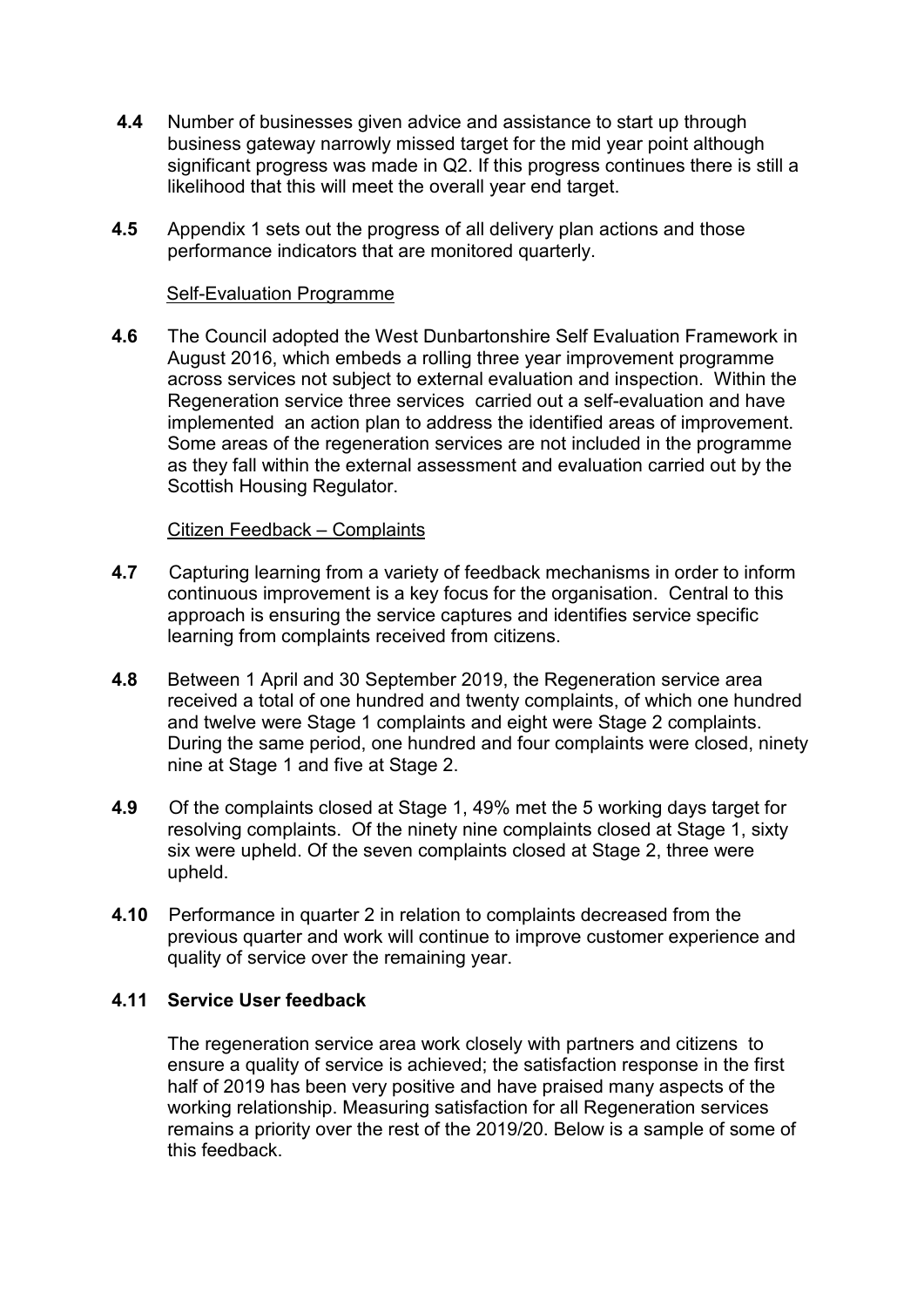# **Capital Investment**

*'The level of service received from CIT is professional and efficient. All aspects of contract working with the team is carried out in a planned approach with flexibility for the client department for decision making, planning all aspects of the project and to consider the effects of all outcomes. There has been in depth working with all senior colleagues within the client department for all comments, thoughts and client requirements to be taken into account. CIT provide a reliable and robust service with interactions between other service departments within the Council ie. Procurement/Committee Admin., the project contractor and the client department from inception of the project, through delivery and handover and the defect period' (Learning & Attainment schools project October 2019)*

*'Throughout the Clydebank Leisure Centre project WDLT found the Capital Investment Team accommodating, professional and conscientious in all elements of the project. The delivery of the project was successful due to a number of people and in particular the Project Lead, who was dedicated throughout to ensure this £24m project was as successful* as possible, delivered on budget and on time for the residents of West Dunbartonshire'. (WDL trust, October 2019)

## **Economic Development - Business Gateway**

*'..Explained in terms easy for me to understand, giving me the advice and guidance I needed for my new business' (New start retail business Aug 2019)* 

*'I was very impressed how easy the website was to use and after sending an email receiving a very quick response and a course offered within a few days. The course and location was excellent and very enjoyable. I am very glad I used the website and did the course and I will hopefully do more.' (Established business in June 2019)* 

## **Housing & Capital investment**

The Housing Capital investment programme survey 100 customers every quarter to measure satisfaction, to date the level of customer satisfaction has exceed targets to achieve 100% satisfaction in the first quarter of 2019. **Building Services** 

Building services carry out satisfaction surveys to measure tenant satisfaction with the repairs and maintenance service, satisfaction in 2019 compared with the same period last year has dipped and is below the targets set for the service. Investigations are currently underway with the Service carrying out the surveys with a view to ensure improvements are in place for the next quarter and to capture the reasons for dissatisfaction.

## **5. People Implications**

**5.1** There are no direct people implications arising from this report.

## **6 Financial & Procurement Implications**

- **6.1** There are no direct financial or procurement implications arising from this report.
- **7 Risk Analysis**